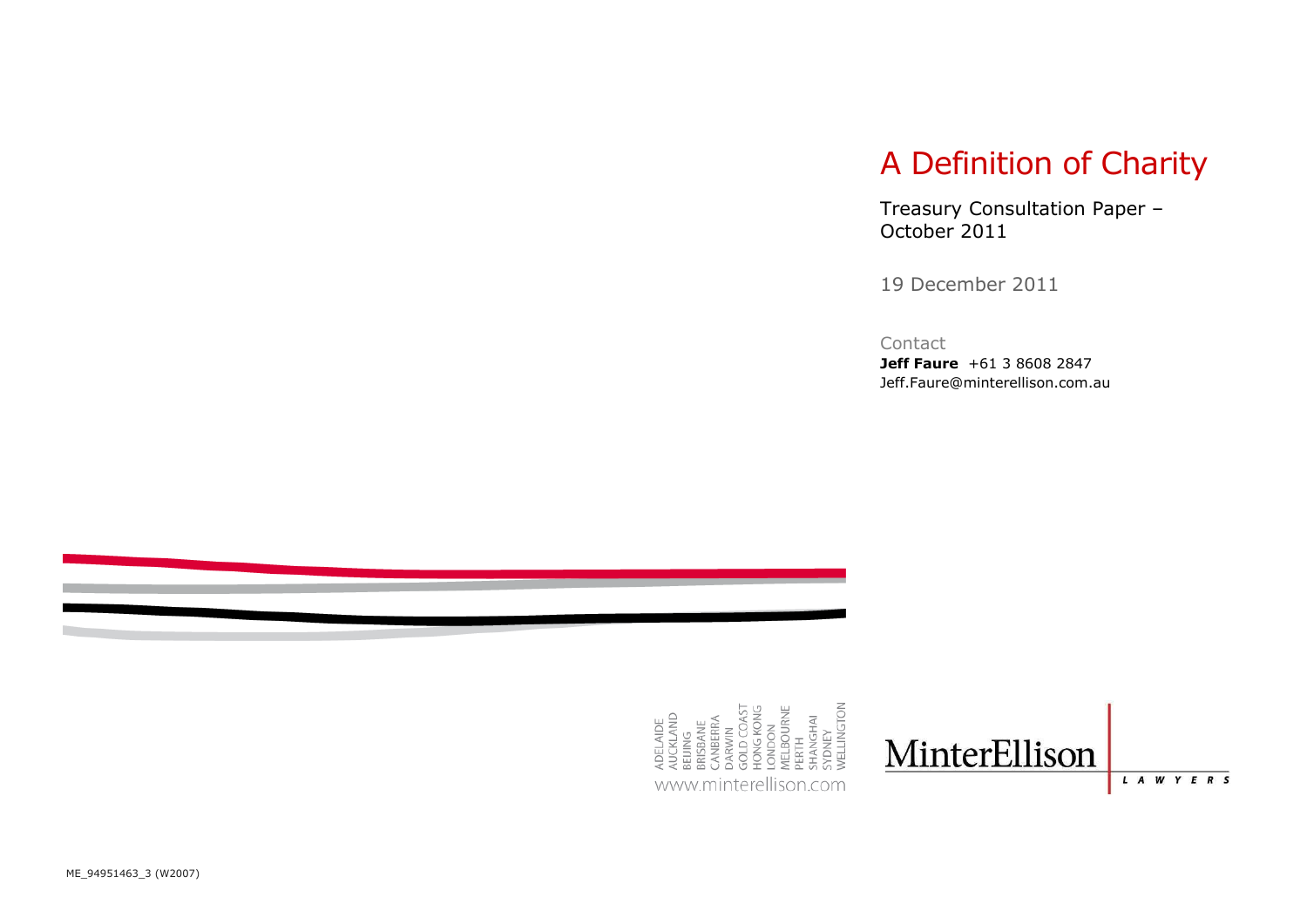# <span id="page-1-0"></span>A Definition of Charity

<span id="page-1-1"></span>Treasury Consultation Paper

| Consultation Question 1 - Are there any issues with amending the 2003 definition to replace the 'dominant purpose'<br>requirement with the requirement that a charity have an exclusively charitable purpose?7                                                                                                                           |
|------------------------------------------------------------------------------------------------------------------------------------------------------------------------------------------------------------------------------------------------------------------------------------------------------------------------------------------|
| Consultation Question 2 - Does the decision by the New South Wales Administrative Tribunal provide sufficient<br>clarification on the circumstances when a peak body can be a charity or is further clarification required? 7                                                                                                            |
| Consultation Question 3 - Are any changes required to the Charities Bill 2003 to clarify the meaning of 'public' or                                                                                                                                                                                                                      |
| Consultation Question 4 - Are changes to the Charities Bill 2003 necessary to ensure beneficiaries with family ties                                                                                                                                                                                                                      |
| Consultation Question 5 - Could the term 'for the public benefit' be further clarified, for example, by including<br>additional principles outlined in the ruling TR 2011/D2 or as contained in the Scottish, Ireland and Northern Ireland<br>definition or in the guidance material of the Charities Commission of England and Wales? 8 |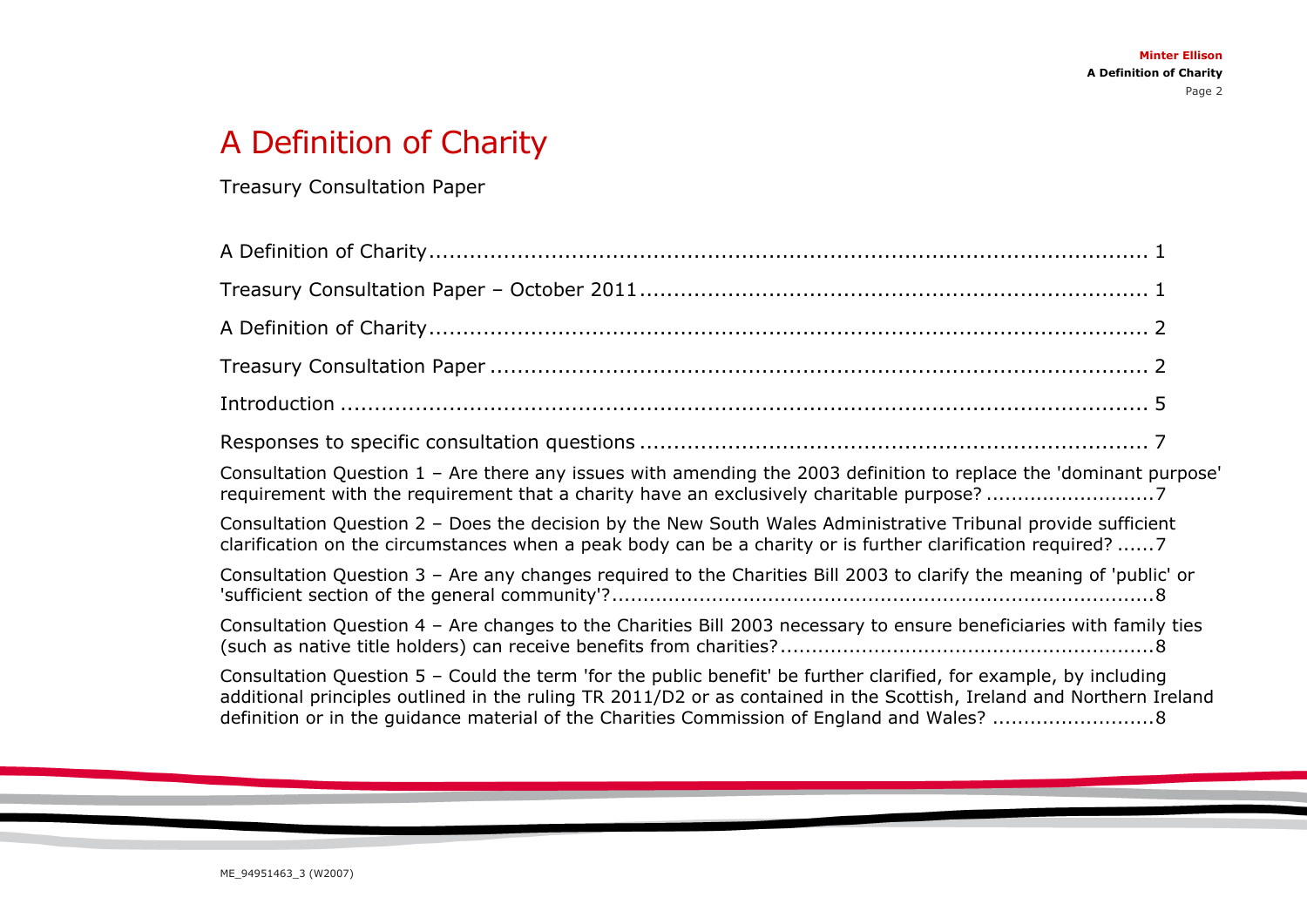| Consultation Question 6 - Would the approach taken by England and Wales or relying on the common law and<br>providing guidance on the meaning of public benefit, be preferable on the grounds it provides greater flexibility? |
|--------------------------------------------------------------------------------------------------------------------------------------------------------------------------------------------------------------------------------|
| Consultation Question 7 - What are the issues with requiring an existing charity or an entity seeking approval as a                                                                                                            |
| Consultation Question 8 - What role should the ACNC have in providing assistance to charities in demonstrating this                                                                                                            |
| Consultation Question 9 - What are the issues for entities established for the advancement of religion or education                                                                                                            |
| Consultation Question 10 - Are there any issues with the requirement that the activities of a charity be in                                                                                                                    |
| Consultation Question 11 - Should the role of activities in determining an entity's status as a charity be further                                                                                                             |
| Consultation Question 12 - Are there any issues with the suggested changes to the Charities Bill 2003 as outlined                                                                                                              |
| Consultation Question 13 - Are there any issues with prohibiting charities from advocating a political party, or                                                                                                               |
| Consultation Question 14 - Is any further clarification required in the definition on the types of legal entity which                                                                                                          |
| Consultation Question 15 - In the light of the Central Bayside decision is the existing definition of 'government                                                                                                              |
| Consultation Question 16 - Is the list of Charitable purposes in the Charities Bill 2003 and the Extension of                                                                                                                  |
| Consultation Question 17 - If not, what other charitable purposes have strong public recognition as charitable                                                                                                                 |

the contract of the contract of the contract of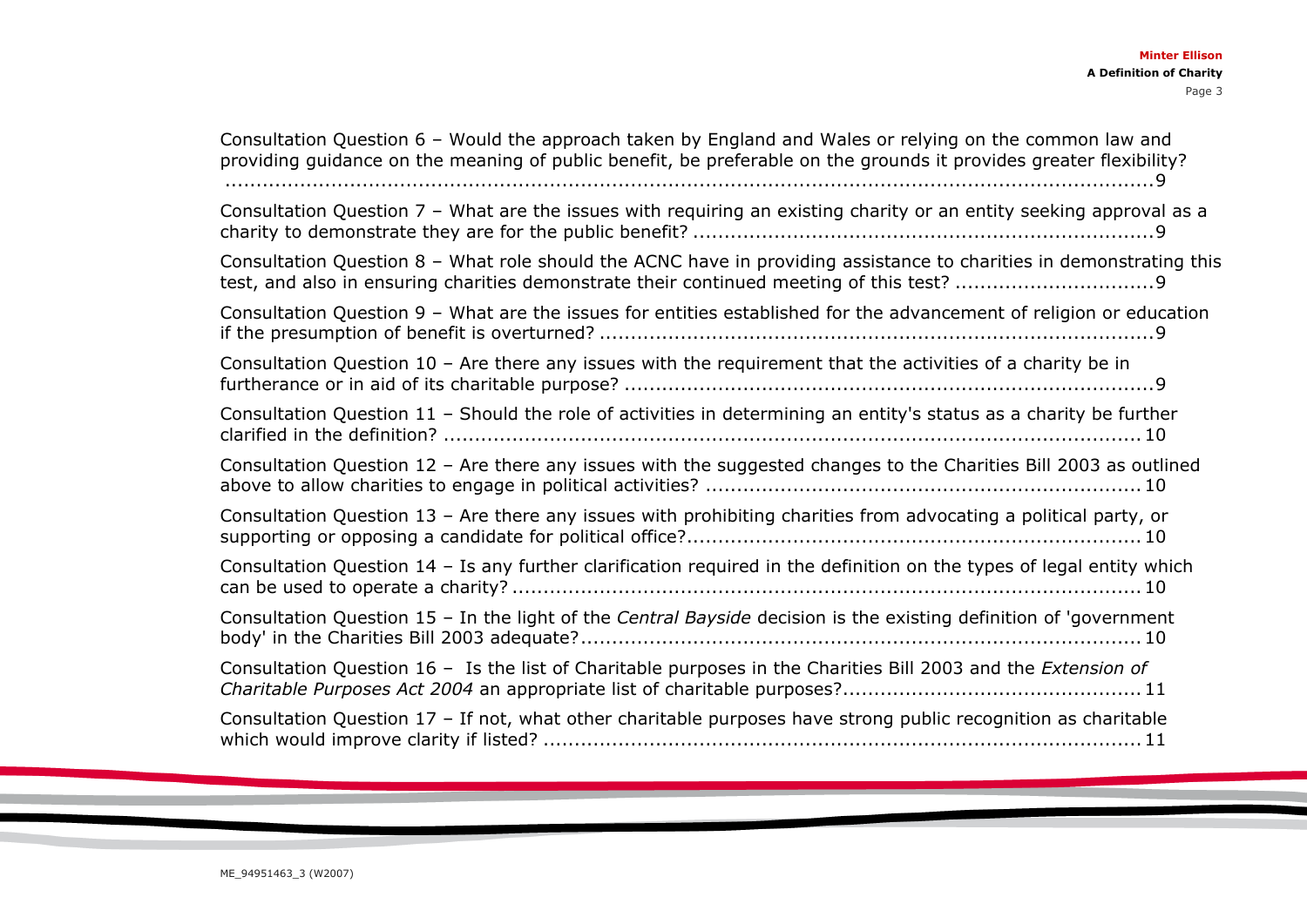| Consultation Question 18 - What changes are required to the Charities Bill 2003 and other Commonwealth, State               |  |
|-----------------------------------------------------------------------------------------------------------------------------|--|
| Consultation Question 19 - What are the current problems and limitations with ADRFs? 12                                     |  |
| Consultation Question 20 - Are there any other transitional issues with enacting a statutory definition of charity?<br>$12$ |  |
|                                                                                                                             |  |
|                                                                                                                             |  |
|                                                                                                                             |  |

the contract of the contract of the contract of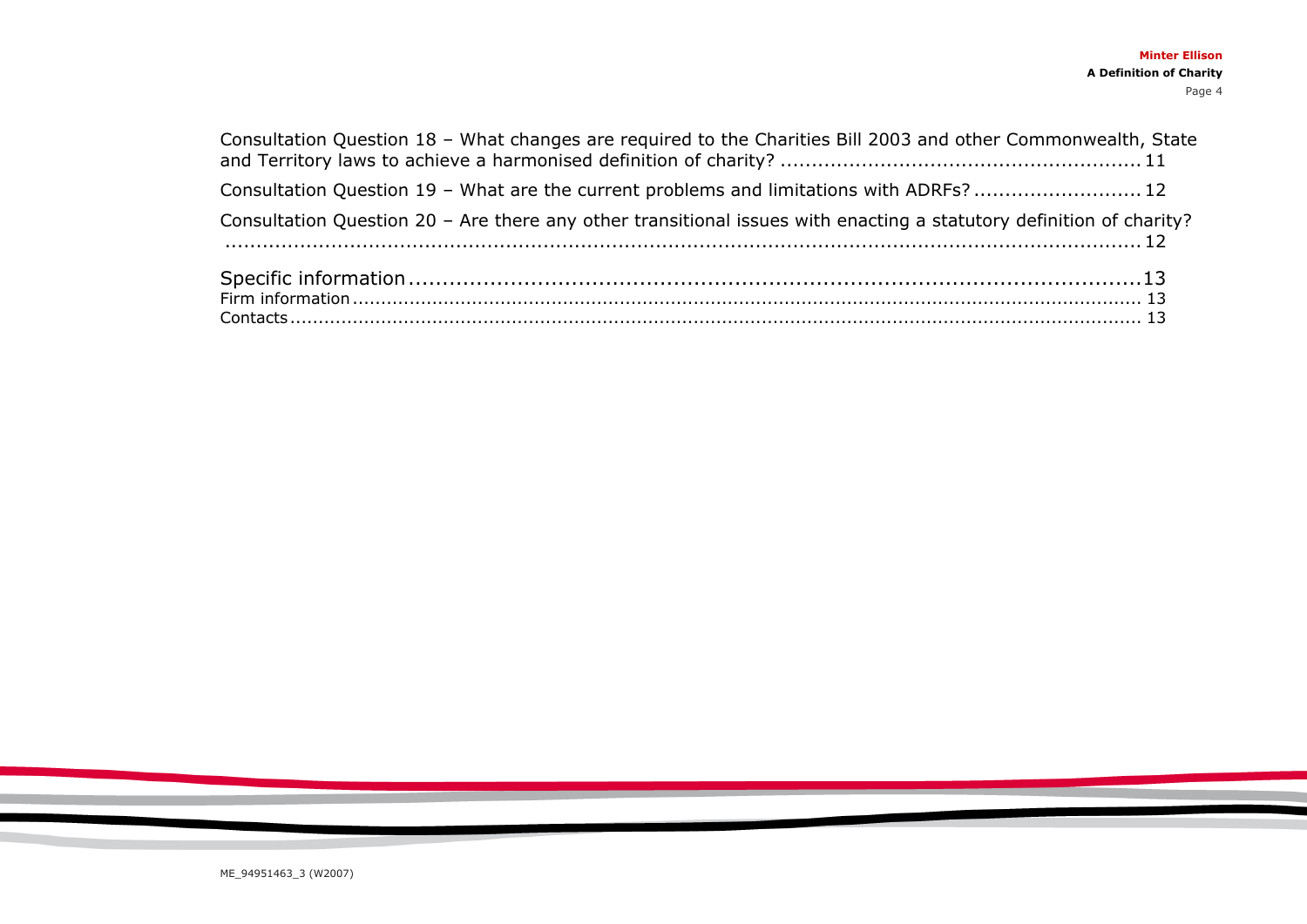### <span id="page-4-0"></span>**Introduction**

Thank you for the opportunity to comment on issues raised in the Treasury Consultation Paper 'A Definition of Charity' (**Consultation Paper**). We provide some general comments in the Introduction and make specific comments in relation to some of the questions below.

We agree that there is a great need for clarity in a statement of charitable purposes, which provides an opportunity to move beyond the constraints of a purpose needing to come within the 'spirit and intendment of the Statute of Elizabeth' as our society has developed both socially and economically from Elizabethan times. A statutory definition of charity should incorporate the principles in recent High Court decisions such as *Federal Commissioner of Taxation v Word Investments Limited* (2008) 236 CLR 204 and *Aid/Watch Incorporated v Federal Commissioner of Taxation* (2010) 77 ATR 195.

We welcome the proposal to introduce a clear statutory definition of charity in the aim of reducing complexity and improving transparency in the application of the law. However, in order for these aims to be truly realised, it is necessary that the Federal government should have a close dialogue with the State and Territory governments to work toward achieving a harmonised definition of charity across all Australian jurisdictions. If harmonisation across all jurisdictions is not achieved, a statutory definition of charity for Commonwealth legislative purposes only will at best have a neutral impact in terms of achieving the above aims and will not overcome current anomalies in the law.

For example, charitable funds that also have deductible gift recipient (**DGR**) status can only distribute to other DGRs that are also charities. For Federal tax concession purposes, public hospitals are not considered to be charities but they have DGR status, and because they are not charities are not able to receive distributions from DGR endorsed charitable funds. In Victoria, charity legislation deems public hospitals with DGR status to be charities for the purpose of enabling them to receive distributions from charitable funds. However, such legislation is not replicated in all jurisdictions, with the effect that some charitable funds are precluded from making distributions to public hospitals in some jurisdictions. There can be great complexity involved in understanding what permissible distributions some charitable funds can make, due to the differences in the definitions of charitable purposes across jurisdictions. Uniformity in the definition of charity across jurisdictions would significantly assist to overcome such problems.

If a statutory definition of charity is to be accepted by the States and Territories, their input into a statutory definition should be obtained at an early stage in the drafting process. A statutory definition of charity has significant impacts for State and Territory laws (such as for payroll tax purposes, fundraising licences, stamp duty concessions, etc).

Legal practitioners in charity law have a clear understanding of charitable purposes as defined by the common law. Therefore, to the extent that a statutory definition of charity will be a restatement of the common law, the legislation should make this clear. To the extent that there is an intention in any instance to depart from established common law meanings, this should also be clearly stated in the legislation. To the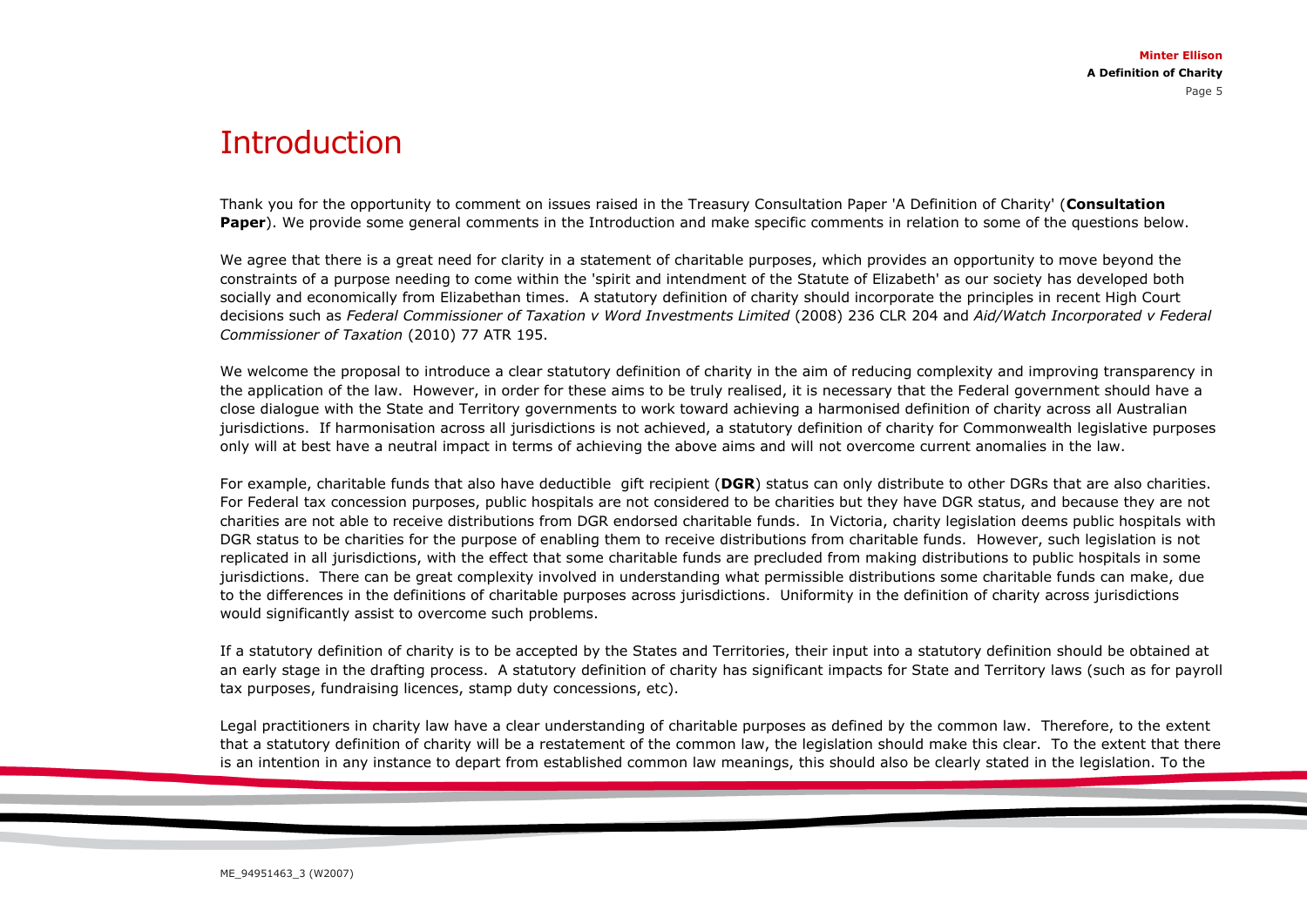extent that the common law raises some doubt over a particular meaning, a statutory definition of charity should seek to clarify the meaning and lay rest to any doubt.

It is generally accepted that to qualify as a charity, an entity needs to pursue its objectives on a not-for-profit basis. The Commissioner of Taxation, in administering federal tax concessions, has in various rulings set out certain requirements that an entity must satisfy to be accepted as pursuing its purposes on a not-for-profit basis, such as requirements in relation to appropriate winding up clauses in the constituent documents of an entity. In regard to the proposal that the not-for-profit requirement in a statutory definition of charity should adopt the proposed restatement of the not-for-profit definition in the Federal tax legislation, we submit that it would be more appropriate to set out a definition of not-for-profit and any constituent requirements for not-for-profit status in the same legislation that defines charity rather than signposting to the Federal tax legislation definition and requirements.

The authors of this report and their contact details are as follows:

| Jeff Faure       | Partner          | +61 3 8608 2847 | Jeff.Faure@minterellison.com       |
|------------------|------------------|-----------------|------------------------------------|
| Joanne Dunne     | Partner          | +61 7 8608 2944 | Joanne.Dunne@minterellison.com     |
| William Thompson | Partner          | +61 7 3119 6221 | William.Thompson@minterellison.com |
| Garry Beath      | Partner          | +61 2 9921 4906 | Garry.Beath@minterellison.com      |
| Paul Ingram      | Partner          | +61 8 8233 5601 | Paul.Ingram@minterellison.com      |
| Gary Lanham      | Special Counsel  | +61 7 3119 6193 | Gary.Lanham@minterellison.com      |
| Michael Ward     | Special Counsel  | +61 2 9921 8540 | Michael.Ward@minterellison.com     |
| Dianne Sisak     | Senior Associate | +61 3 8608 2686 | Dianne.Sisak@minterellison.com     |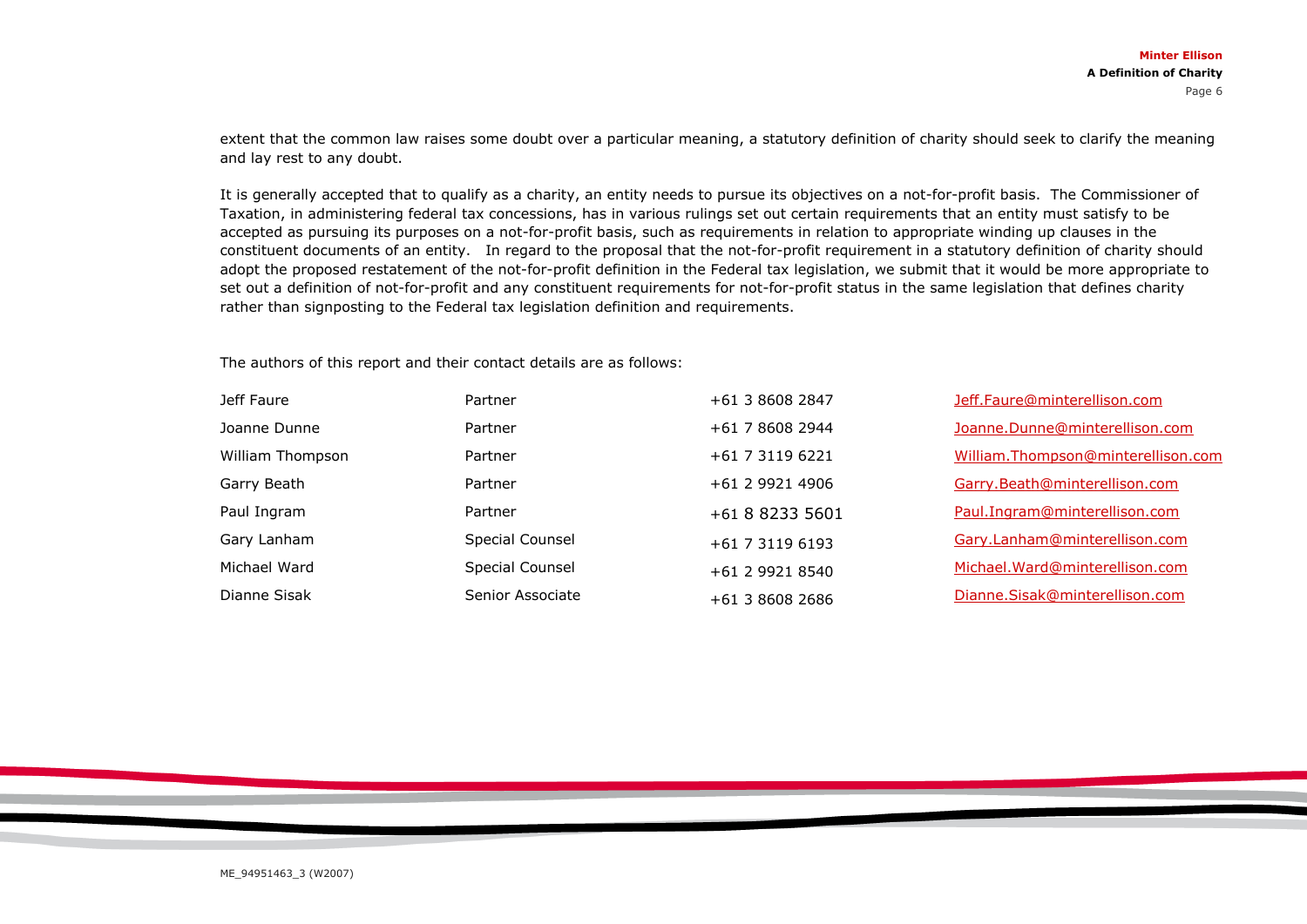## <span id="page-6-0"></span>Responses to specific consultation questions

#### <span id="page-6-1"></span>Consultation Question 1 – Are there any issues with amending the 2003 definition to replace the 'dominant purpose' requirement with the requirement that a charity have an exclusively charitable purpose?

We agree that a charity should have clear and solely or exclusively charitable purposes. For the purposes of assessing an entity's entitlement to charitable status, a sole charitable purpose test would make it unnecessary to introduce an additional activity test that would require an analysis of whether an entity is carrying on charitable activities. Provided that an entity is carrying on its activities for the sole purposes of achieving charitable objectives the activities should only be regarded as a means of achieving charitable purposes. Therefore, to the extent that an entity is carrying on activities in furtherance of solely charitable purposes and is applying income toward such ends, and the entity is able to substantiate this through annual reporting, it should not matter what the activities of an entity are (provided that the activities are not disqualifying for moral or policy reasons that should be clearly articulated in the legislation). Where an entity is not acting in furtherance of its charitable purposes, the Australian Charities and Not-for-profits Commission (**ACNC**) should be provided with sufficient regulatory powers to inquire about and take appropriate action to assess such entities' continuing entitlement to charitable registration.

#### <span id="page-6-2"></span>Consultation Question 2 – Does the decision by the New South Wales Administrative Tribunal provide sufficient clarification on the circumstances when a peak body can be a charity or is further clarification required?

The NSW Administrative Tribunal decision of *Social Ventures Australia Limited v Chief Commissioner of State Revenue* [2008] NSWADT 331 does not provide sufficient clarification of the entitlement of peak bodies to charitable status, as it is a low level administrative decision restricted to its facts. Peak bodies that act in the furtherance of the charitable purposes of their members should be entitled to charitable status where they have sole purposes of furthering the charitable purposes of those entities. It may be necessary to modify any public benefit test in relation to peak bodies. For example, there could be a provision to deem peak bodies to be acting for the public benefit to the extent that they are directly assisting other charitable entities in furtherance of their charitable purposes. Such peak bodies could be monitored via review of their annual information statements to be provided to the ACNC to ensure that they are acting for charitable purposes.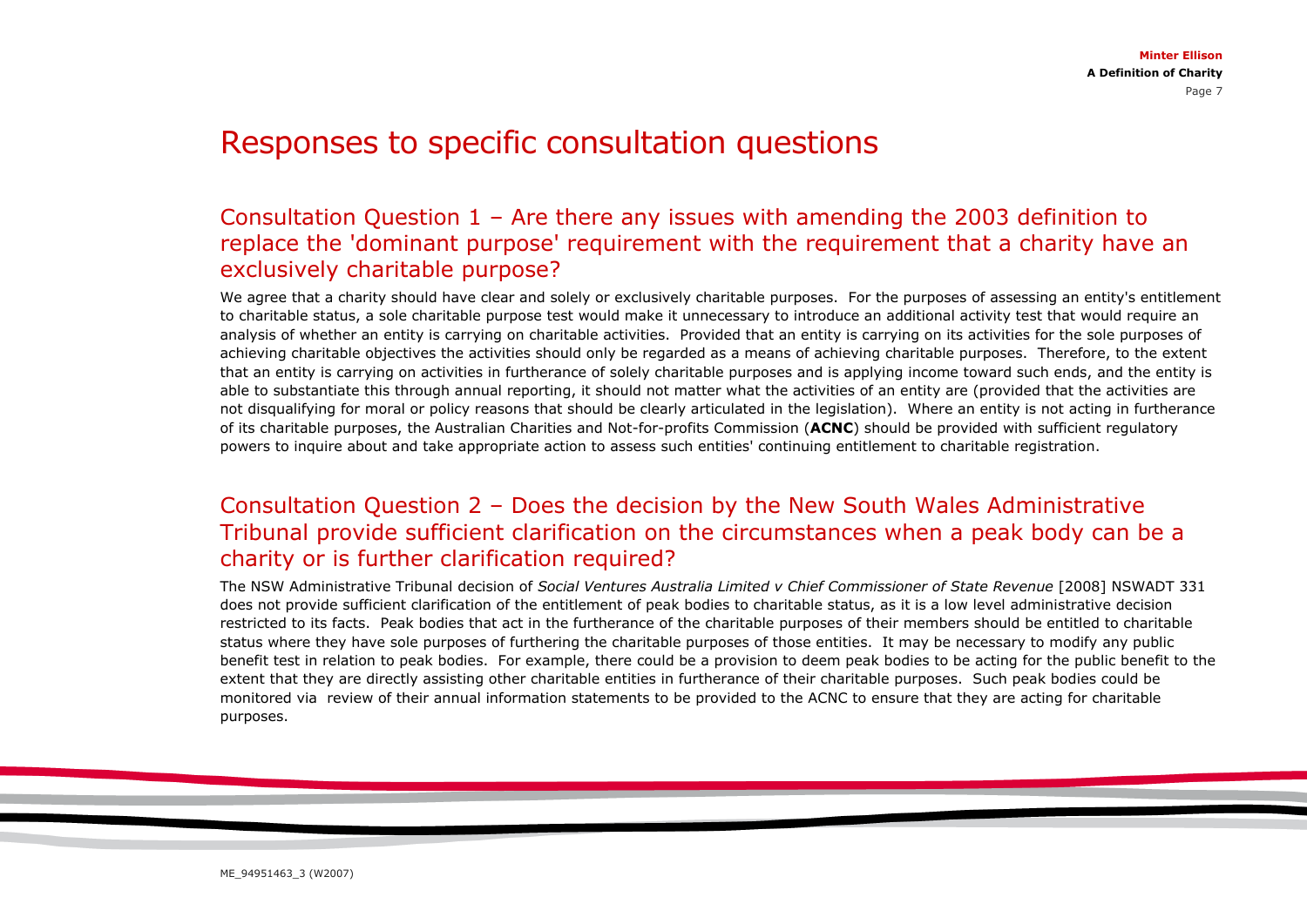#### <span id="page-7-0"></span>Consultation Question 3 – Are any changes required to the Charities Bill 2003 to clarify the meaning of 'public' or 'sufficient section of the general community'?

An explanation of the meaning of 'public' or 'sufficient section of the community' is desirable, provided that any explanation does not introduce a rule that is too arbitrary and lacks flexibility in its application to particular circumstances. For example, in the income tax legislation one of the criteria to established a DGR endorsed education scholarship fund requires that scholarships be open to a region of at least 200,000 people. In practice, it has been difficult to apply this test to regional and remote areas. A test that considers whether an entity is acting for the benefit of a numerically negligible portion of the community compared with the overall size of the part of the community to whom the purpose is relevant is a good starting point. However, there should be exceptions to this rule for the relief of poverty or other charitable purposes, and any such exceptions should be clearly stated in the legislation.

#### <span id="page-7-1"></span>Consultation Question 4 – Are changes to the Charities Bill 2003 necessary to ensure beneficiaries with family ties (such as native title holders) can receive benefits from charities?

Yes. There should be limits placed on enabling charitable entities to benefit persons based on their personal ties, unless such persons otherwise fall within a class of beneficiaries in relation to the particular charitable purposes of the entity. Any modifications to a general rule should be clearly stated in the legislation or in some other public statement or direction.

#### <span id="page-7-2"></span>Consultation Question 5 – Could the term 'for the public benefit' be further clarified, for example, by including additional principles outlined in the ruling TR 2011/D2 or as contained in the Scottish, Ireland and Northern Ireland definition or in the guidance material of the Charities Commission of England and Wales?

We submit that the current common law presumption of public benefit should be retained. The ACNC should provide guidance material on the scope of the public benefit test, and be provided with the ability to test an entity regarding how it is acting for the public benefit.

Any public benefit test should not require having to prove practical utility.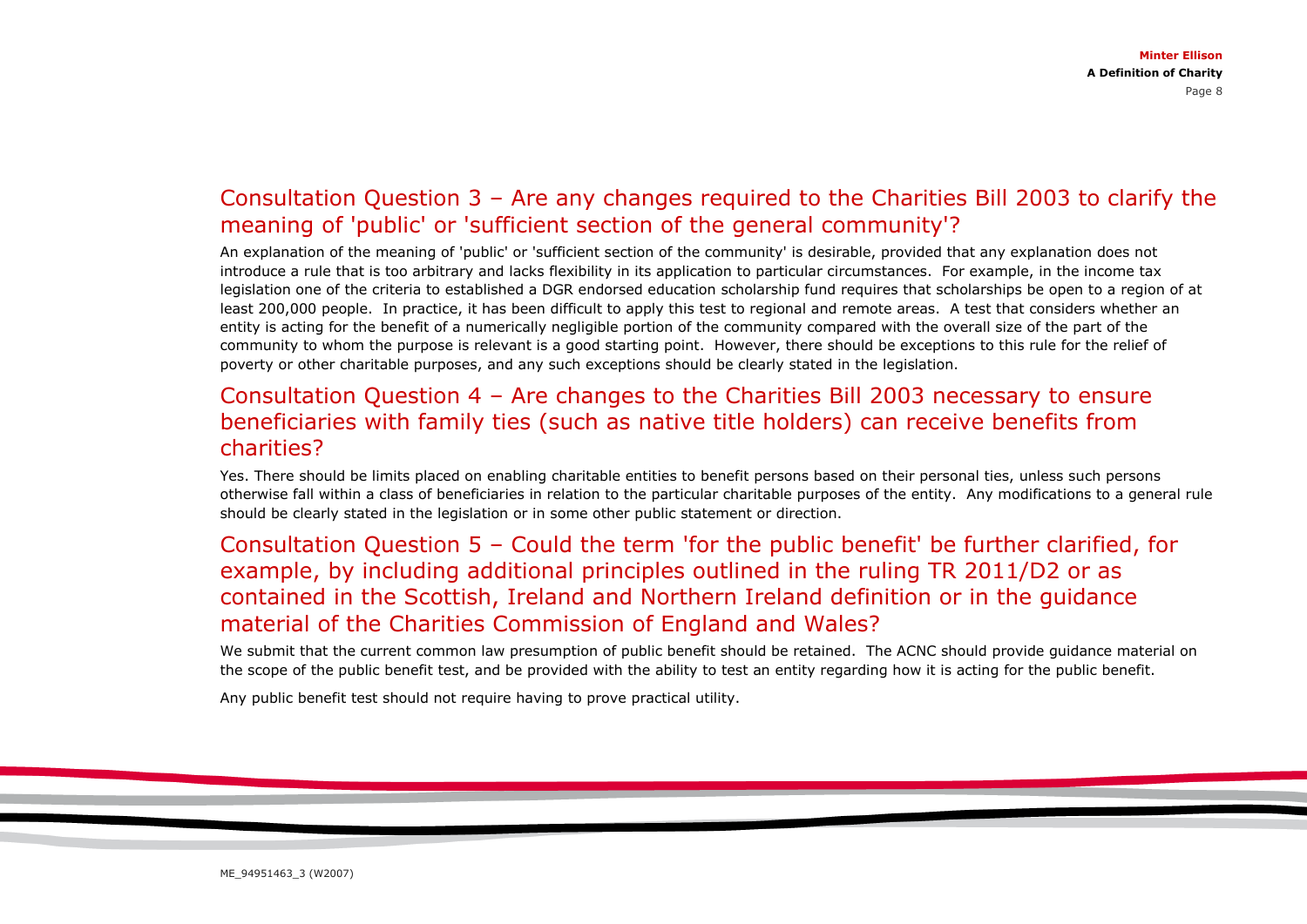#### <span id="page-8-0"></span>Consultation Question 6 – Would the approach taken by England and Wales or relying on the common law and providing guidance on the meaning of public benefit, be preferable on the grounds it provides greater flexibility?

Please refer to our answer to question 5.

#### <span id="page-8-1"></span>Consultation Question 7 – What are the issues with requiring an existing charity or an entity seeking approval as a charity to demonstrate they are for the public benefit?

Where an entity is carrying on its activities to achieve solely charitable purposes, it will generally be apparent that it is acting for the public benefit, unless an exception to satisfying a public benefit test applies. However, where an entity would satisfy this requirement, but is not presently required to explicitly show 'public benefit', the removal of this presumption will result in additional costs and uncertainty.

#### <span id="page-8-2"></span>Consultation Question 8 – What role should the ACNC have in providing assistance to charities in demonstrating this test, and also in ensuring charities demonstrate their continued meeting of this test?

In exercising its educative role, the ACNC should issue facts sheets, explanatory statements, rulings and advice. In exercising its regulatory role, the ACNC should have sufficient powers to undertake all reasonable enquiries and take appropriate and proportionate action against entities that are not acting in furtherance of their charitable purposes. Any statutory definition of charity should be determined contemporaneously with the issue of what powers should be provided to the ACNC in undertaking its regulatory role.

#### <span id="page-8-4"></span><span id="page-8-3"></span>Consultation Question 9 – What are the issues for entities established for the advancement of religion or education if the presumption of benefit is overturned?

A explanation of how the public benefit test may be satisfied by affected entities would be desirable if the public benefit presumption is removed. In certain not-for-profit sectors (for example, primary and secondary schools that must be registered under State and Territory legislation), additional costs and duplication of reporting obligations could result. Consideration should be given to providing 'class relief' for sectors that comply with State and Territory registration obligations as sufficient 'proof' of public benefit for the purposes of the definition of 'charity'.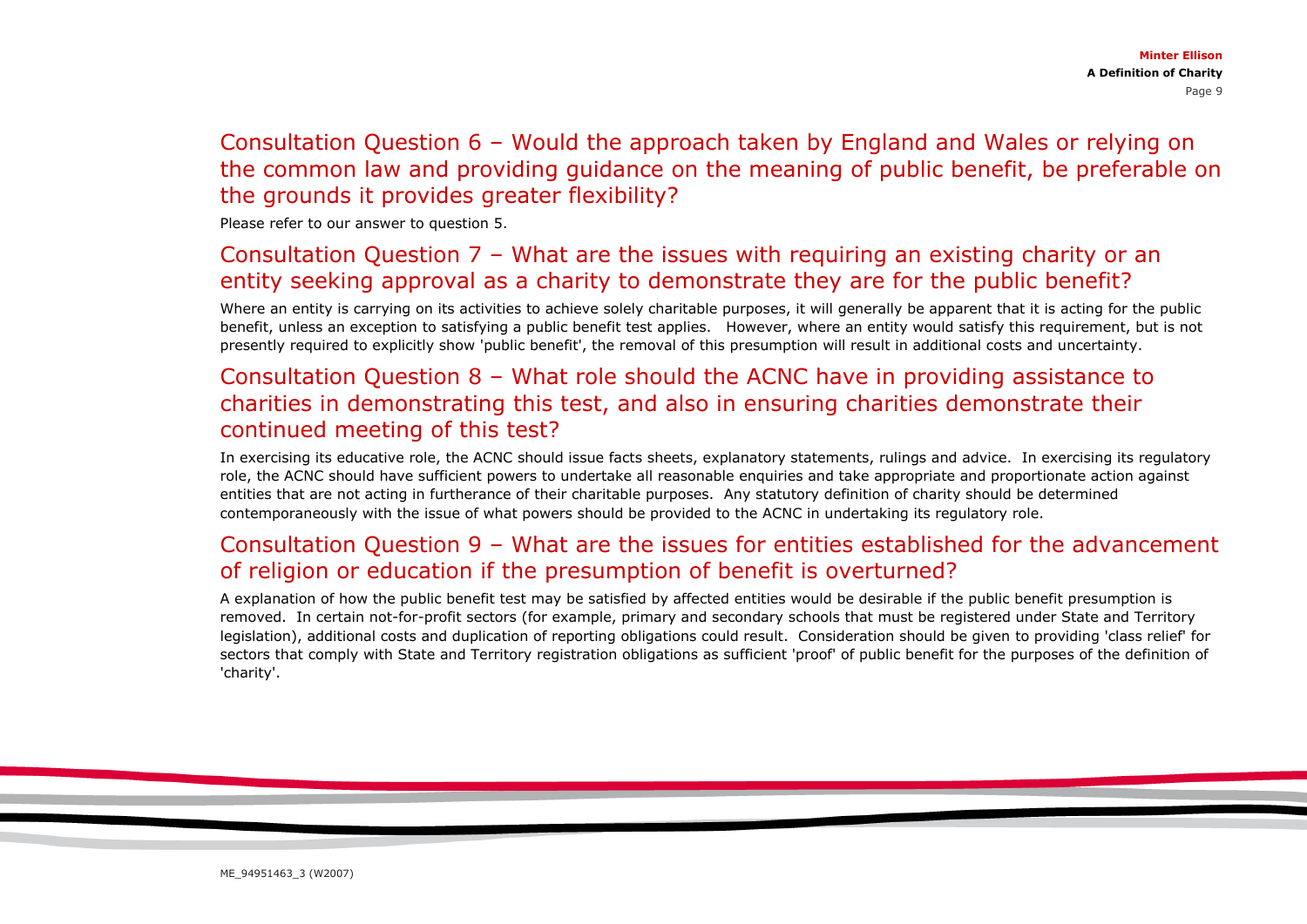#### Consultation Question 10 – Are there any issues with the requirement that the activities of a charity be in furtherance or in aid of its charitable purpose?

No. However, the legislation should clarify that any activities that may not on the face of it appear to be intrinsically charitable do not impinge upon the otherwise charitable status of an entity where they are carried on in furtherance of its charitable purposes.

#### <span id="page-9-0"></span>Consultation Question 11 – Should the role of activities in determining an entity's status as a charity be further clarified in the definition?

No – further clarification should be provided by the ACNC by way of facts sheets, rulings, etc. See also our response to question 10.

### <span id="page-9-1"></span>Consultation Question 12 – Are there any issues with the suggested changes to the Charities Bill 2003 as outlined above to allow charities to engage in political activities?

No – the High Court decision in *Aid/Watch* has significantly clarified the nature and extent of the type of activities that may be undertaken by charities.

#### <span id="page-9-2"></span>Consultation Question 13 – Are there any issues with prohibiting charities from advocating a political party, or supporting or opposing a candidate for political office?

No – we consider that such activities are not in furtherance of an intrinsically charitable purpose.

### <span id="page-9-3"></span>Consultation Question 14 – Is any further clarification required in the definition on the types of legal entity which can be used to operate a charity?

It would be desirable for the legislation to indicate what an appropriate structure is, with the ability to expand the types of permissible structures, if necessary (for example, provide inclusive examples).

### <span id="page-9-4"></span>Consultation Question 15 – In the light of the *Central Bayside* decision is the existing definition of 'government body' in the Charities Bill 2003 adequate?

The definition of government body should be clarified in the legislation, particularly to make it clear that it includes local government.

In our view the issue of the extent to which a charity can be 'controlled' by government was not conclusively determined by *Central Bayside*  General Practice Association Ltd v Commissioner of Central Bayside State Revenue (2006) 228 CLR 168. That decision confirmed that an entity can have charitable purposes that are correlative to government purposes. Undoubtedly charitable entities can and should be established by government, where appropriate, however the legislation could provide guidance to indicate what factors would demonstrate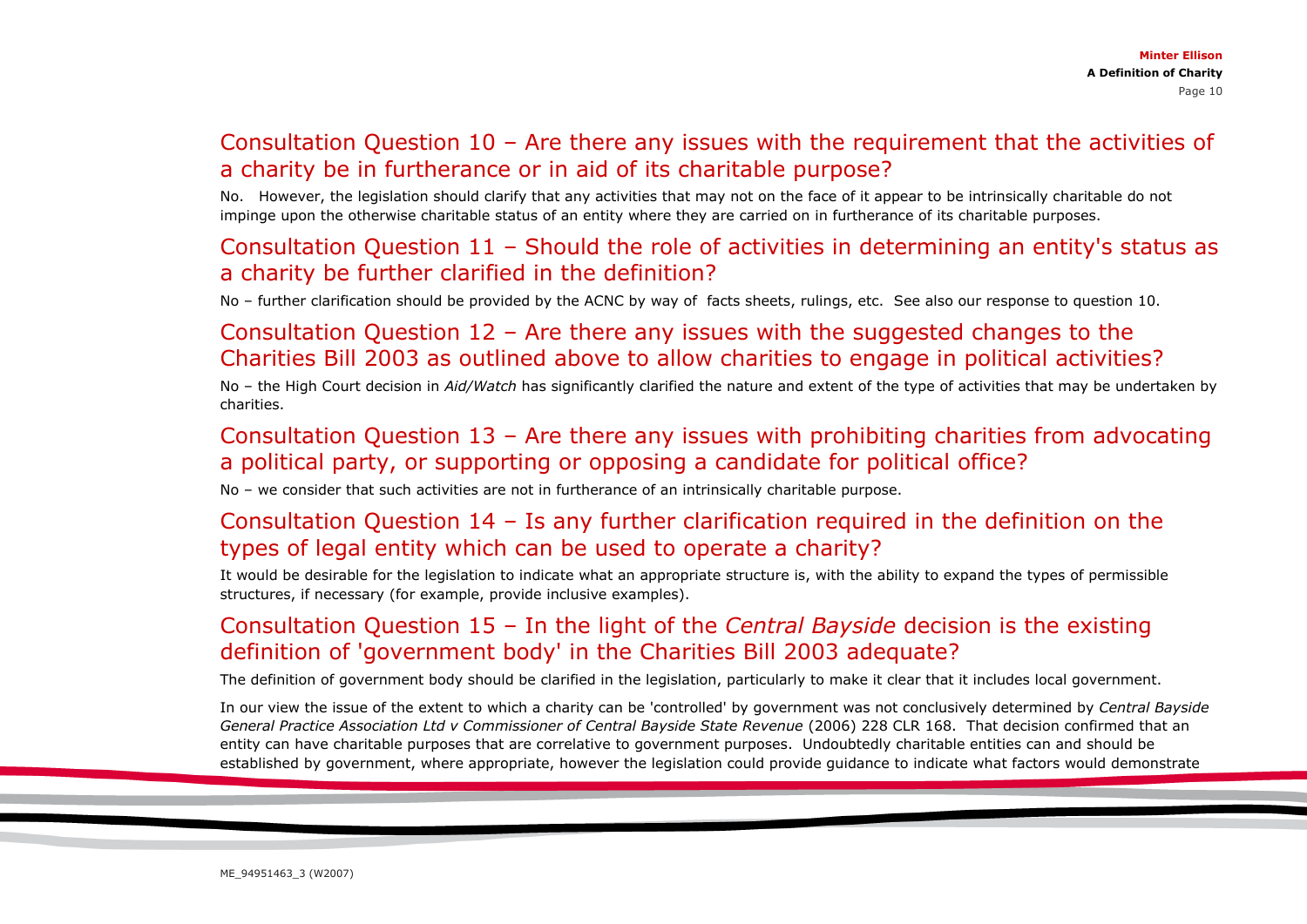that a government established entity is not in fact independently carrying out charitable purposes. Therefore, a statutory definition of charity should clarify the issue of control (for example, it should provide direction in relation to the composition of directors, members, etc).

### <span id="page-10-0"></span>Consultation Question 16 – Is the list of Charitable purposes in the Charities Bill 2003 and the *Extension of Charitable Purposes Act 2004* an appropriate list of charitable purposes?

Where case law has developed the concept of what are other purposes beneficial to the community these should be specifically listed in the legislation as coming within the fourth head of charitable purposes, being other purposes beneficial to the community. However, in considering whether to expand charitable purposes, it is necessary to consider whether such an expansion of charitable purposes is appropriate on policy grounds.

#### <span id="page-10-1"></span>Consultation Question 17 – If not, what other charitable purposes have strong public recognition as charitable which would improve clarity if listed?

Charitable purposes should be expanded to explicitly include purposes that include the protection of the natural environment and promotion of sustainable energy practices. Although such purposes may already be considered to come with the fourth head of charity, being other purposes beneficial to the community, it would be preferable to explicitly state such a purpose as being charitable.

There should be a review of all State and Territory legislation to identify what legislative extensions have been made to charitable purposes at common law. For example, section 103 of the *Trusts Act 1973* (Qld) provides that the provision of facilities for leisure and recreation, if provided in the interests of social welfare, is a charitable purpose, even though this would not be recognised as a charitable purpose under common law. Where such purposes have strong public recognition as being charitable, they should be adopted as such in the statutory definition.

#### <span id="page-10-2"></span>Consultation Question 18 – What changes are required to the Charities Bill 2003 and other Commonwealth, State and Territory laws to achieve a harmonised definition of charity?

We refer to our comments above that in introducing a legislative definition of charity for Commonwealth legislative purposes initially, the Federal government should work closely with the State and Territory governments to achieve a truly harmonised definition of charity. The proposed legislation should clearly state the policy objectives for introducing a legislative definition of charity and include a clear statement that the definition is intended to apply for all relevant legislative purposes. It should also state that additional conditions may need to be satisfied under other laws to enable registered charities to access additional benefits. There may need to be significant amendments to other laws to achieve a truly harmonised definition of charity and it is beyond the scope of this submission paper to comment on all the changes that may be required to be made. In particular, the Charitable Fundraising legislation of the States and Territories should be harmonised with the Commonwealth definition and given the current need for separate fundraising licences in each State and Territory (a lengthy and repetitive process), consideration should be given to a single fundraising licensing system under the auspices of the ACNC.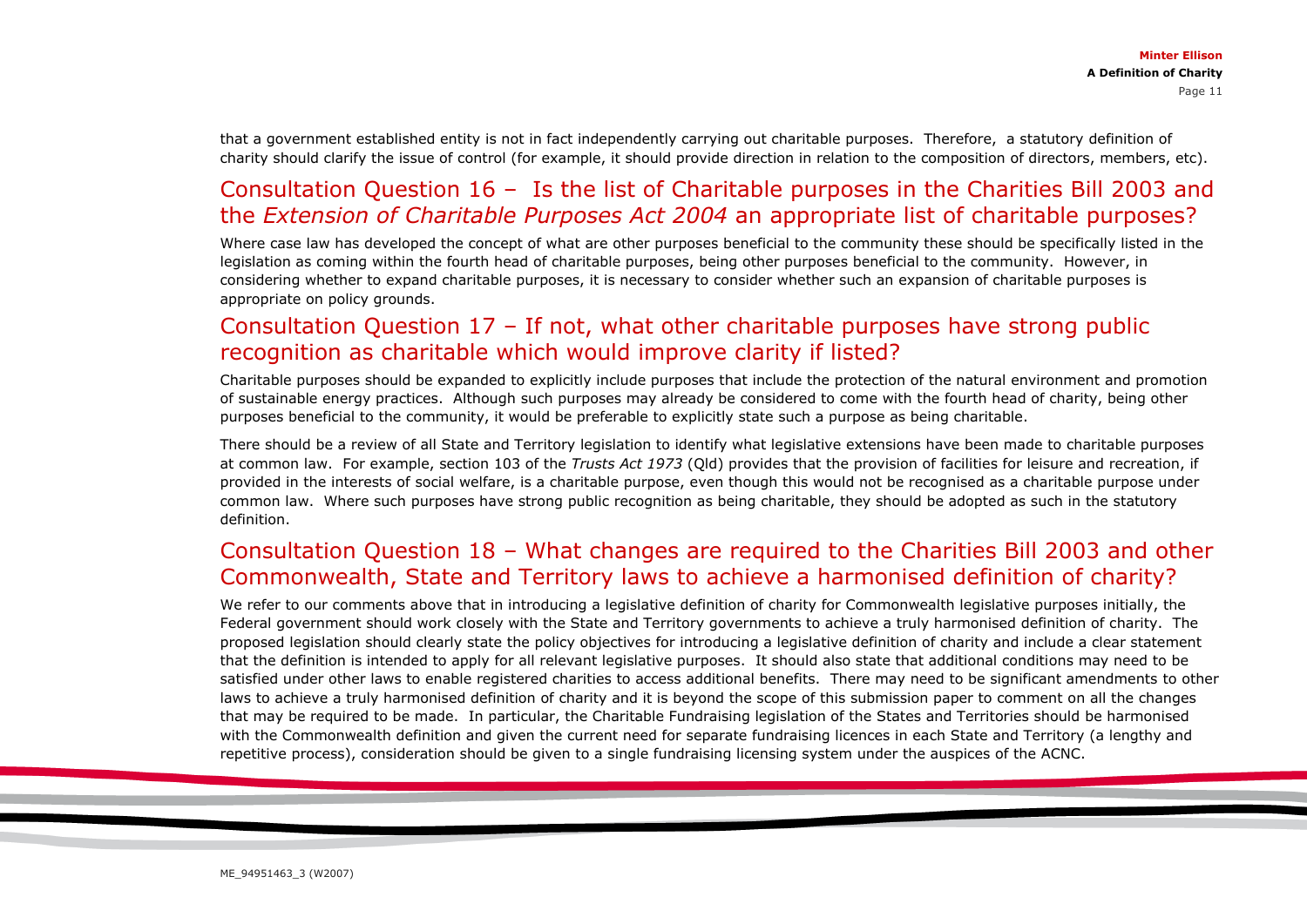#### <span id="page-11-0"></span>Consultation Question 19 – What are the current problems and limitations with ADRFs?

The process of establishing ADRFs is burdensome. It is difficult to establish an ADRF in a short period of time which impedes efficient fundraising efforts in the event of a disaster. There should be streamlined processes in place to enable an ADRF to be fully established and endorsed for DGR purposes within, for example, 48 hours of a disaster occurring. In this regard, it would be helpful to have precedent documents available on line to facilitate this process.

Currently, donations are only able to be received by an ADRF for a limited period of two years, although the fund is able to exist until it is fully applied to the purposes for which it is established. However, the purposes to which ADRF's are able to be applied are limited and should be expanded.

#### <span id="page-11-1"></span>Consultation Question 20 – Are there any other transitional issues with enacting a statutory definition of charity?

There are likely to be significant transitional issues in relation to flow on effects that a statutory definition of charity may have on other laws which will need to be managed. There are also likely to be significant transitional issues around the administration of the new law and regulatory arrangements, particularly in regard to avoiding duplication between the ATO and the ACNC. Significant support should be provided by the ACNC where the charitable status of existing entities will be reviewed by the ACNC, to enable entities to restructure and amend their constituent documents as may be appropriate. The ACNC should have a power to issue binding private rulings on the question of whether or not an entity is charitable in accordance with the statutory definition.